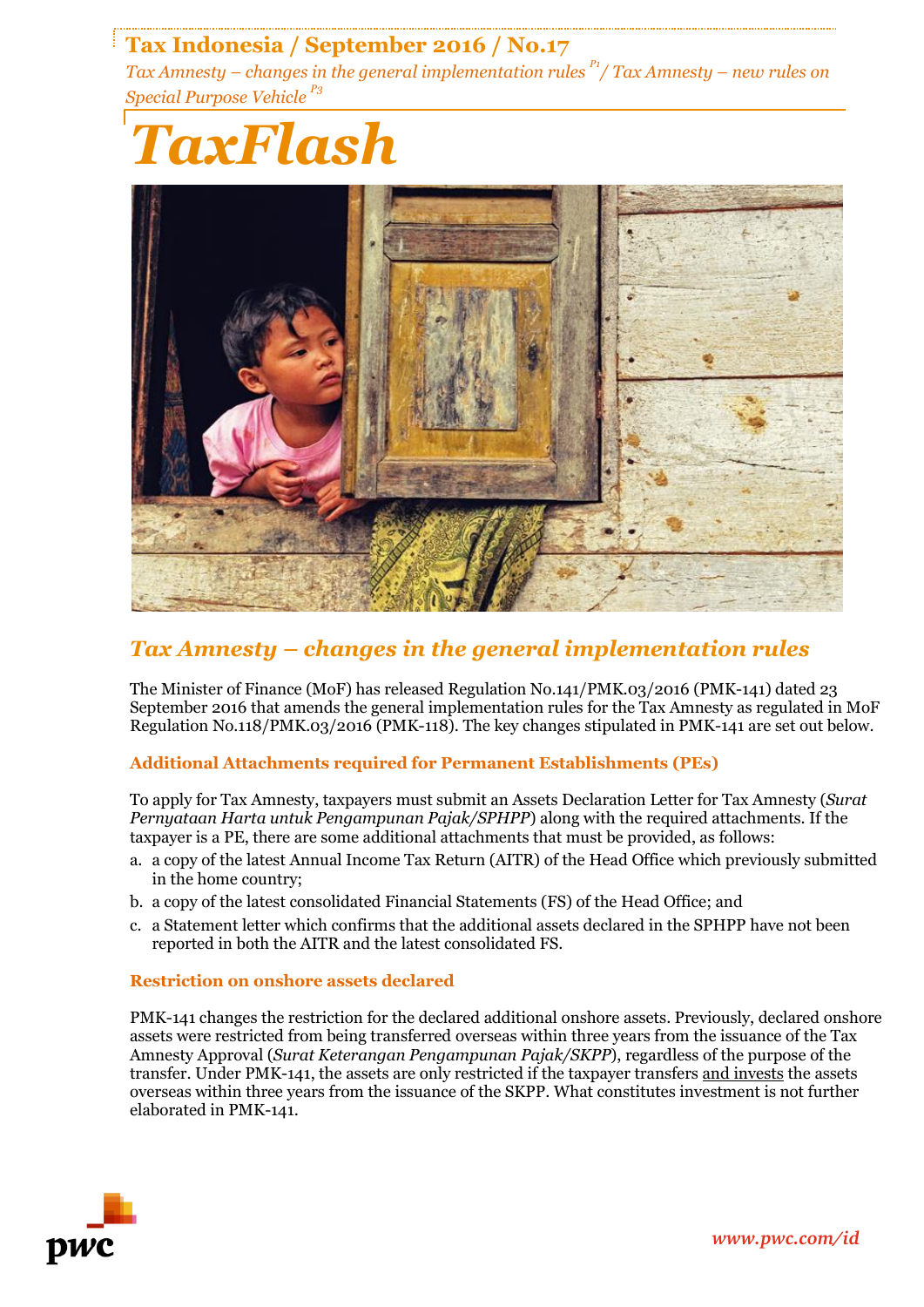## **Income tax exemption on the title transfer of land and/or buildings**

PMK-141 adds the conditions for the income tax exemption on the transfer of Land and/or Building (L&B) title. The income tax exemption is only applicable if the name in the L&B ownership document is still in the name of the nominee, grantor (*pemberi hibah*), the deceased (*pewaris*), or one of the heirs (if the inherited L&B had been divided). The exemption is not applicable if the taxpayer bought the L&B from a developer and the title of that L&B has not been already transferred to the taxpayer.

## **Administrative matters**

1. Extension to complete certain information or documents until 31 December 2016

To implement Article 50A (1) point (e) of PMK-141, the Director General of Tax (DGT) has issued Regulation No.PER-13/PJ/2016 (PER-13) on 26 September 2016 that specifically regulates procedures to ease eligible taxpayers that are intending to submit SPHPP within the last week of the first submission period (ending on 30 September 2016) but who need time to complete some of the required attachments.

PER-13 allows DGT to issue a receipt on SPHPPs that were submitted with certain minimum attachment requirements (i.e. not as complete as the normal SPHPP attachment requirements) and a SKPP will still be issued by the Head of Regional Tax Office within the next 10 working days.

#### Follow-up actions

The DGT will send the taxpayer a request letter to complete the document and/or information by 31 October 2016. The taxpayer should respond to the request letter by directly submitting the outstanding documents and/or information at the latest by 31 December 2016.

If the taxpayer's response leads to an overpayment or underpayment of the Redemption Money but still satisfies the requirements in PMK-118 *juncto* PMK-141, the SKPP will be revised to reflect the change.

However, if the taxpayer's response does not satisfy the requirements in PMK-118 *juncto* PMK-141, SKPP will be considered as null and void. The DGT will return the submitted SPHPP (and attachments) and notify the status of SKPP as null and void. The taxpayer can still submit a new SPHPP along with the attachments in the following submission period.

## *2. Submission of SPHPP and Attachments*

A list of detailed assets and liabilities is as one of the mandatory attachments to the SPHPP. This list must be submitted both in hardcopy and softcopy formats. However, certain taxpayers are excluded from the obligation to submit the softcopy format. The criteria of those excluded will be regulated in a separate DGT regulation.

The DGT is authorised to determine special procedures to handle exceptional situations during the SPHPP submission process in a separate regulation, as follows:

- a) force majeure situations (i.e. fire, natural disaster, and riots).
- b) network disruption or exceptional conditions at the end of submission periods (such as long queues at the submission points). The DGT has issued Regulation No.PER-14/PJ/2016 to govern the submission process for this situation. Taxpayers will be given a temporary receipt upon the submission of SPHPP and the SKPP will still be issued within 10 working days from the date of the temporary receipt. After the SKPP is issued, the follow-up actions are similar with point 1 above.

#### *3. Post-declaration reporting obligation*

PMK-141 adjusts the reporting requirement for declared onshore assets and repatriated offshore assets from a semiannual to an annual reporting basis. This reporting is required for three years and the deadline to submit these reports follows the deadline to submit AITR.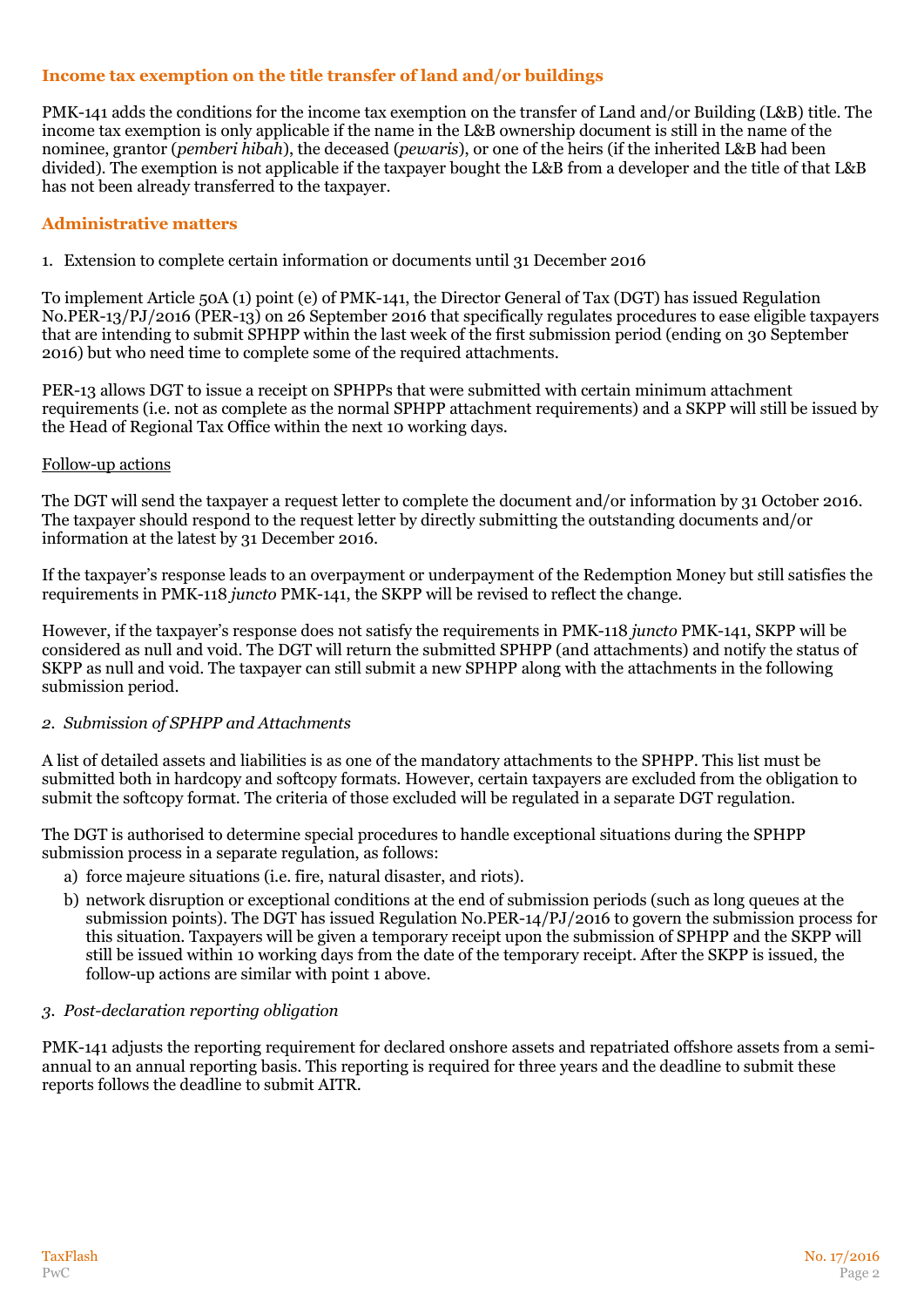## *4. Revocation of SPHPP based on taxpayer's initiative*

Individual taxpayers having:

- a) income less than certain threshold; and/or
- b) additional assets only from inheritance or grant that are not subject to Tax Amnesty based on DGT Regulation No.PER-11/PJ/2016

but have applied for Tax Amnesty, may cancel their submitted SPHPP.

This can be performed by submitting a revocation letter by:

- a) 30 October 2016 if the SKPP has already issued prior to 23 September 2016; or
- b) 30 days after the date of the SKPP if it has been issued after 23 September 2016.

The SPHPP is considered as having never submitted if the revocation letter has been submitted prior to the issuance of the SKPP.

Based on this revocation, the submission receipt and SKPP would then be considered as null and void. The taxpayers would then be considered to be not applying for Tax Amnesty and the associated facilities are no longer applicable to the taxpayers.

## *5. Redemption Money*

Redemption Money is treated as income tax, and thus is not deductible in the calculatation of taxable income.

## *6. The use of declared information to mitigate certain criminal acts*

If the same data disclosed under the Tax Amnesty program is also obtained and used by authorised officials to tackle crimes in Transnational Organized Crimes (TOC), i.e. narcotics, terrorism, and human trafficking, these authorised officials can still perform their duty according to the prevailing laws.

# *Tax Amnesty – new rules on Special Purpose Vehicle*

On the same date as PMK-141, the MoF also issued Regulation No.142/PMK.010/2016 (PMK-142) that amends MoF Regulation No.127/PMK.010/2016 regarding Tax Amnesty for taxpayers that indirectly hold assets through a Special Purpose Vehicle (SPV).

PMK-142 stipulates that the requirement to dismantle or relinquish ownership of SPVs in declaring all indirectly held assets through that SPV is now optional. If the taxpayer chooses not to dismantle or relinquish ownership in the SPV, the declaration is considered to be non-repatriated offshore assets for declaration purposes that is subject to the higher Redemption Money rates of 4%, 6%, and 10%.